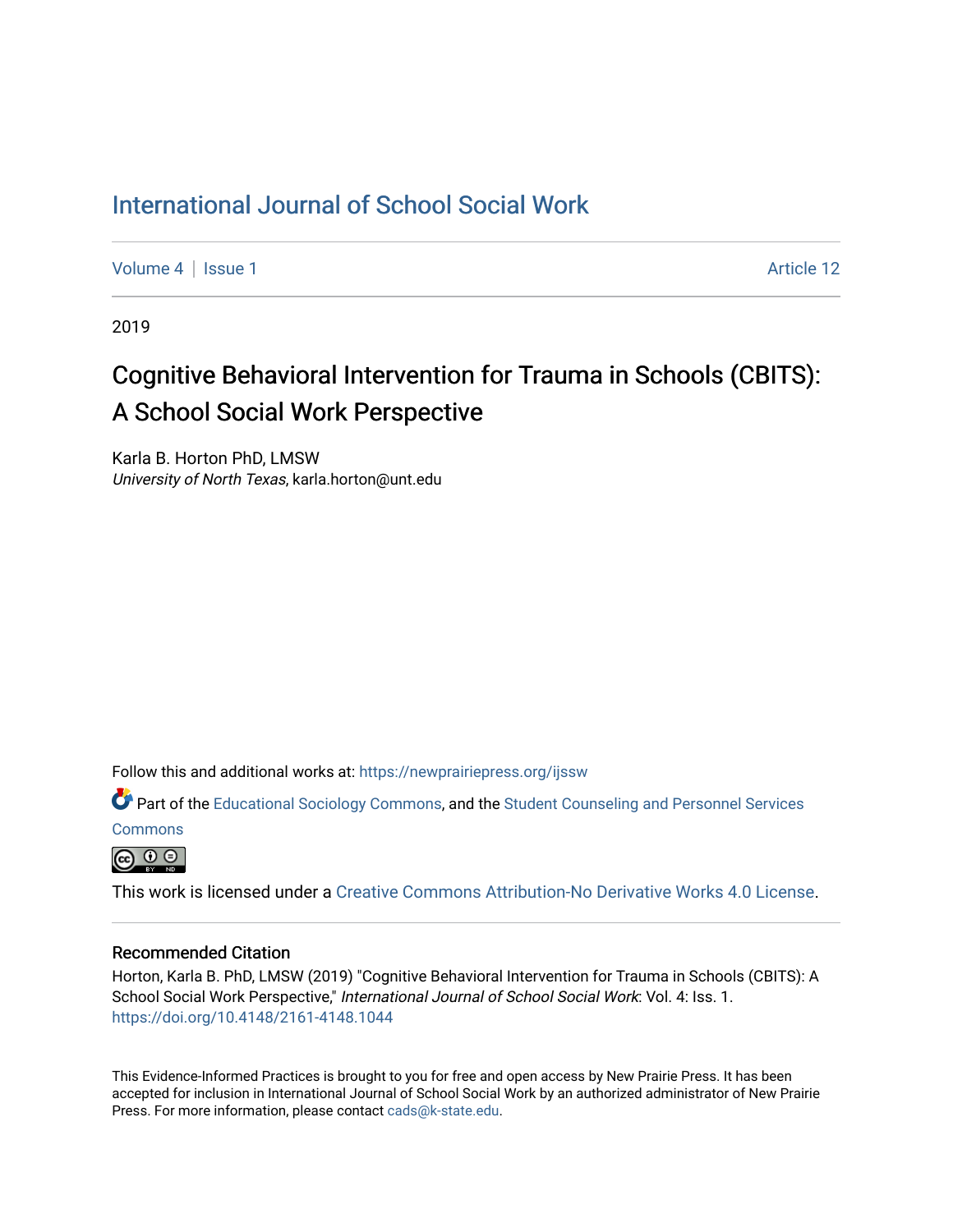# Cognitive Behavioral Intervention for Trauma in Schools (CBITS): A School Social Work Perspective

## Abstract

This article reviews research about the effects of traumatic events on the functioning of children and adolescents in a school setting. Interventions with traumatic stressors have been shown to work best when they incorporate multiple elements such as policy change, teacher and administration buy-in, and parent meetings. One intervention, Cognitive Behavioral Intervention for Trauma in Schools (CBITS), has been successfully developed and implemented by school social workers, teachers, and parents to address a range of traumatic stressors. This article will review CBITS training and examine how it could be used to address traumatic stressors in children and adolescents to lower future risk for trauma and adverse outcomes. Implications for the application of trauma-informed practice will be discussed. More specifically, how this training can be adapted to meet the specific needs of a school social worker's unique environment, considering time constraints, student population, and school administration, faculty and staff.

### Keywords

CBITS, trauma-informed practice, counseling, bullying, school social work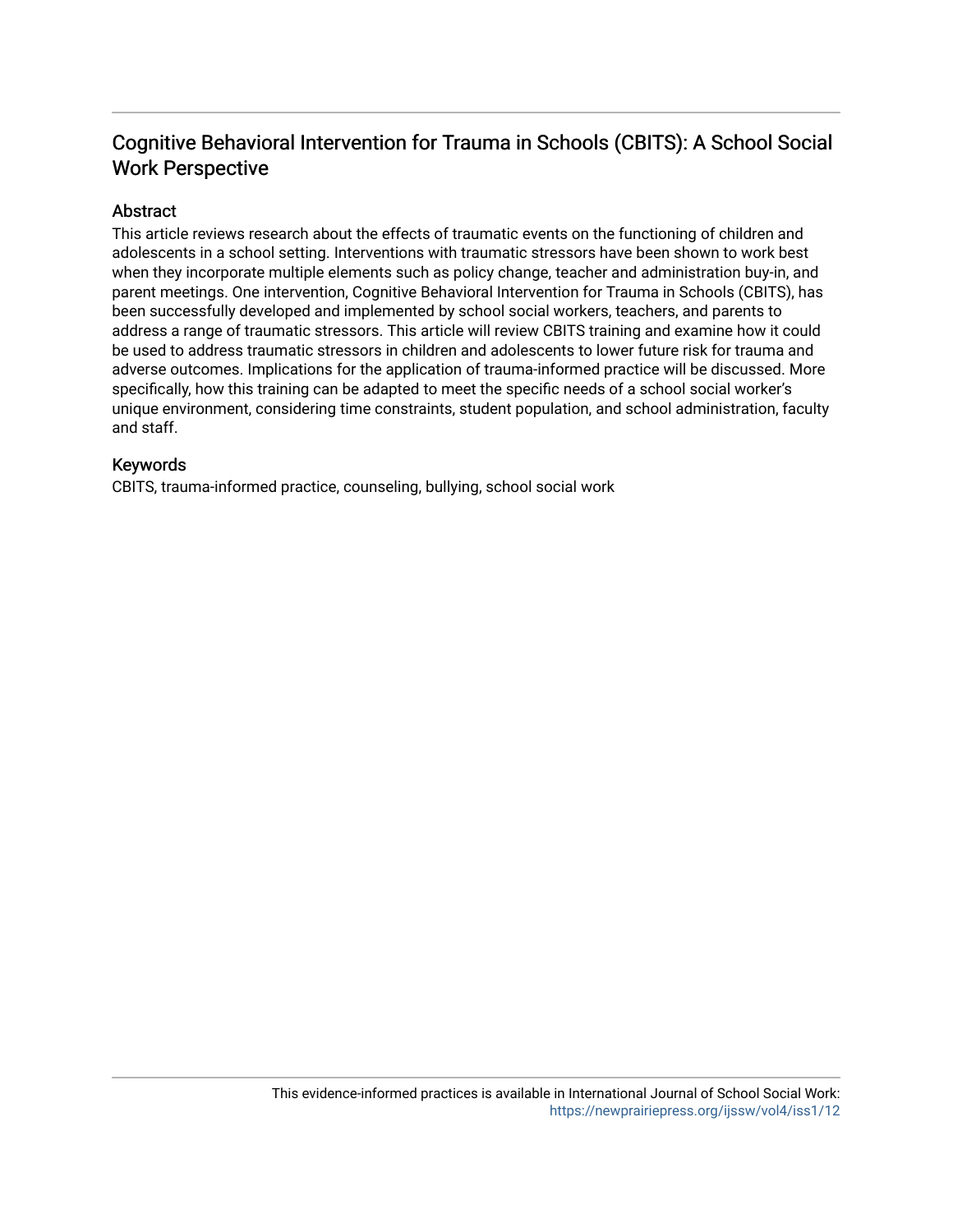#### **Introduction**

Students exposed to traumatic experiences during childhood may manifest these experiences in the school setting in academic, behavioral, and emotional ways that are not productive, and these adversities often severely diminish the process of psychological, social, and emotional development (Larson, Chapman, Spetz, & Brindis, (2017). A traumatic event is a shock, wound, or violent experience that creates a threat to bodily or psychological safety (SAMHSA, 2015). Trauma exposure often results in "fight" or "flight" survival responses that curtail focus and concentration in the classroom. Moreover, trauma impacts brain development and can negatively impact cognitive functioning in the areas of organizing and planning, emotional regulation, and interpersonal relationships. Traumatic experiences can cause anger, intrusive thoughts, distorted inner representations of the world, memory problems, and lead to social withdrawal (Callahan, 2009).

Children are frequently triggered by reminders of traumatic events and can have a wide range of responses to these triggers ("NCTSN Core Curriculum", 2012). Adverse childhood experiences (ACEs) are traumatic events that can have negative and long-term effects on the health and well-being of an individual (Zeng & Hu, 2018). These experiences are considered stressors and can include both individual events and ongoing or chronic circumstances, commonly referred to as Type I and Type II traumas, respectively over which a child has little or no control (Callahan, 2009). Type I (acute or "single blow") events occur at one time and place and are usually short-lived (e.g. suicides, homicides, natural disasters, school shootings, and the sudden death of a family member, teacher, or classmate). Type II (multiple or chronic) events occur repeatedly over long periods of time (e.g. prolonged childhood and adolescent physical and sexual abuse, school and community violence, parental divorce, removal from parents/guardians, parental incarceration, poverty, war and other forms of political violence). There is strong evidence that even witnessing stressful events can be traumatic (Callahan, 2009). Additional academic and social-emotional stressors that may be a chronic trauma, such as being retained, breaking up with a dating partner (in school), "coming out", or bullying (as it is repetitive), may also cause significant risk for mental health disorders, poor academic achievement, and adolescent delinquency (Larson, Chapman, Spetz, & Brindis, 2017; Fagan & Novak, 2017). Moreover, socio-economic stressors for children include family impoverishment, food insecurity, homelessness due to lack of affordable housing, parental drug addiction and mental illness, parental incarceration, and the family upheaval associated with domestic violence (SAMHSA, 2018). All of the traumatic stressors mentioned above, coupled with socio-economic struggles often severely constrain or erode a student's ability to be academically successful (Boyd-Zaharias & Pate-Bain, 2008); this is complex trauma, which is exposure to varied and multiple traumatic events. Building on the previous literature, we will examine the impact of trauma and the assessment of traumatic stressors in students, and describe an intervention to assist schools to intervene early to address the needs of young persons who are trying to negotiate a difficult life path ("NCTSN Core Curriculum", 2012).

#### **Impact of Trauma**

Experiencing trauma can result in a cascade of effects ("NCTSN Core Curriculum", 2012). Secondary hardships include separation from family in home/foster-care placement, needing treatment for health or mental health concerns, becoming labelled and stigmatized, being forced to move and change schools; and ongoing involvement with law enforcement, child protective services, and court systems. Other common experiences of and responses to trauma are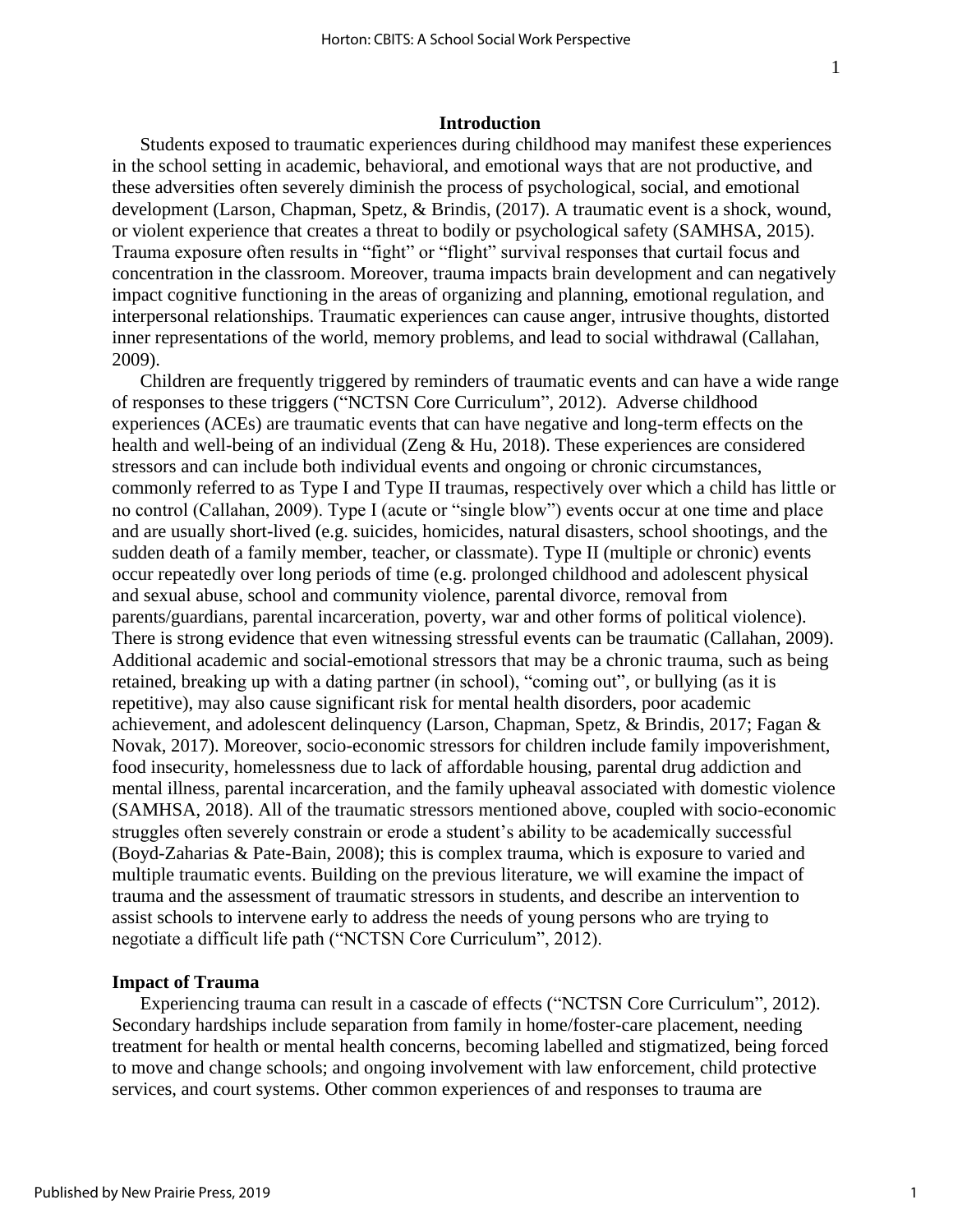emotional dysregulation, numbing, physical symptoms (i.e. gastrointestinal, cardiovascular, neurological, musculoskeletal, respiratory, and dermatological problems) ("SAMHSA Trauma-Informed", 2015).

These traumatic events have adverse consequences on children and adolescents. Felitti and colleagues (1998) determined that individuals who had experienced one adverse childhood experience (ACE) were more likely to experience more than one ACE. The investigators discovered that 25% of their sample had experienced two or more types of ACEs. In concert with this study, Fagan and Novak (2018) revealed that the higher the number of ACEs high risk children experienced, the greater their likelihood of self-reported alcohol use, marijuana use, violence, and arrest.

Copeland and his colleagues' (2018) population study of North Carolina children with a sample of approximately 1400 students supported the earlier findings of the Felitti study. The research once again showed that traumatic events are quite common in childhood and have lasting effects on adult psychological health and functioning. Due to the frequency of traumatic events and severity of health consequences, these researchers argued there is strong evidence that trauma is a major public health issue with early intervention being essential to prevent poor long-term health outcomes (Copeland, et al., 2018). An example of a student with multiple traumatic stressors or ACEs (who appears in the classroom as not being prepared or committed to learning) is a student who is a member of a household with an incarcerated parent who committed domestic violence, whose mother is working a second job to provide economically for the family and absent from the family home until late at night.

Multiple traumatic stressors will change the course of the student's life and place them at higher risk for adolescent delinquency, health disparities, incarceration, and early death (Felitti et al., 1998; Fagan & Novak, 2018). Trauma responses are complex, and children exhibit a wide range of responses to trauma stressors they have experienced. Environmental factors totally outside the control of children can have a significant impact on functioning and well-being. It will be important to consider the impact of traumatic events and especially chronic stressors on functioning of students in trouble in the classroom.

#### **Assessment of Trauma**

The National Child Traumatic Stress Network (NCTSN, n.d.) provides an overview of different screening and assessment tools that can be used to help school service practitioners identify the needs of students and families. The screening tools are brief and focused measures used to determine if an individual has experienced one or more traumatic events; the assessments consist of clinical interviews, standardized measures, and observations used to examines the nature, timing, and severity of the traumatic events (NCTSN, n.d.). Some of the tools and assessments include the following: Child Abuse Potential Inventory, Child Behavior Checklist, Child PTSD Symptoms Scale, Child Trauma Screening Questionnaire, and many more that may fit a student service practitioner's population. Additionally, the website provides an overview of the measure, which includes instructions on the administration of, and the training needed to administer this measure, the types of report forms, the psychometrics, as well as the population the measure was developed for; additionally, some of these measures have a cost associated with its use.

#### **Cognitive-Behavioral Intervention for Trauma in Schools (CBITS)**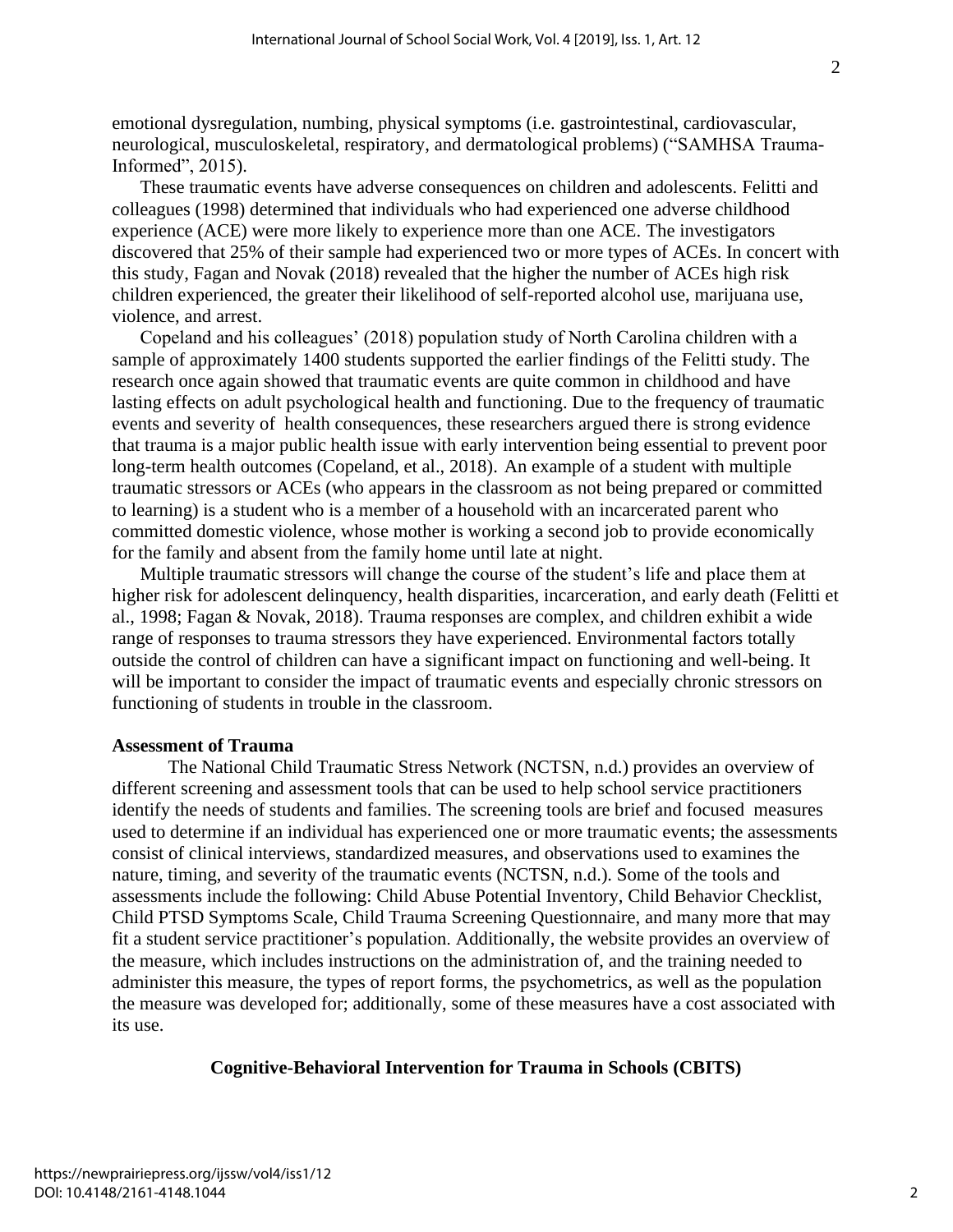There are numerous evidence-based teaching and counseling programs that address traumatic stressors (e.g. UCLA Trauma/Grief Curriculum; School Intervention Project of the Southwest Michigan Children's Trauma Assessment Center; and Trauma Center at Justice Resource Institute) that have been created for implementation in schools. Cognitive Behavioral Interventions for Trauma in Schools (CBITS) is an online training program (cbitsprogram.org) for mental health professionals (i.e. school social workers and other student service personnel-SSPs) that work with students in grade school through high school who have experienced traumatic life events ("Cognitive Behavioral Interventions", n.d.). The goals of this program are to decrease current symptoms related to trauma; build skills for handling stress and anxiety; and build peer and caregiver support (Jaycox, Langley, & Hoover, 2018). This program utilizes cognitive behavioral theory, which contends that thoughts and behaviors can influence how you recover from traumatic events, as thoughts, feelings, and behaviors are seen as interrelated and influence each other (Jaycox et al., 2018). Traumatic experiences can interfere with normal functioning of students, especially those experiencing multiple traumas.

The CBITS program uses cognitive-behavioral techniques such as psychoeducation, relaxation, social problem solving, cognitive restructuring, and exposure. The techniques are geared towards changing maladaptive behaviors, patterns, and thoughts through different techniques (i.e. challenging negative thoughts, stopping automatic negative thoughts, and/or creating a trauma narrative and processing the traumatic event) (Jaycox et al., 2018). Furthermore, CBITS is beneficial for students, as well as faculty and staff, and it is specifically designed for the school setting. The program teaches students to deliberately approach traumatic stressors that cause anxiety (i.e. people, places, or things). Students are gradually exposed to these stressors and endure them without anything bad happening, and they gain a sense of mastery over the situation and anxiety decreases. Moreover, these effects can lead to academic gains that were once negatively influenced by traumatic stressors.

CBITS has been implemented and evaluated continuously since its initial development in 1997 (Jaycox et al., 2018), and there are studies that find this program is effective for youth with symptoms resulting from a traumatic stressor. In an experimental study, 126 participants were selected, screened, and received caregiver permission to participate. Results indicated that students in the CBITS intervention group had reduced self-reported symptoms of PTSD and depression at post-test (Stein et, al., 2003 as cited in Jaycox et al, 2018). In another study, 198 participants were selected (caregiver permission received) and screened. Findings revealed that students in the CBITS intervention group (*N*=152) had significantly greater improvement in PTSD and depressive symptoms compared to those on the waiting list (*N*=46) at a 3 month follow-up (Katoaka, 2018 as cited in Jaycox et al., 2018). These findings indicate that the CBITS program is effective with the study populations, and can be adopted and implemented in many different environments for different traumatic stressors.

#### **Accessibility and Implementation of CBITS**

Practitioners can learn how to implement CBITS through with training guidelines, training modules, and online assistance for implementation provided on the website, cbitsprogram.org. The websites provides guidelines and requirements, recommendations, and minimum standards for training: read the CBITS manual; complete the five-hour web-based course (CBITS Provider Training Course: Part 1 for 2 hours & Part 2 for 3 hours); review the website quick tips and roleplays; and attend a one-day condensed live training with a certified trainer ("NCTSN Training Guidelines", 2016). The CBITS program also has online pre-training activities that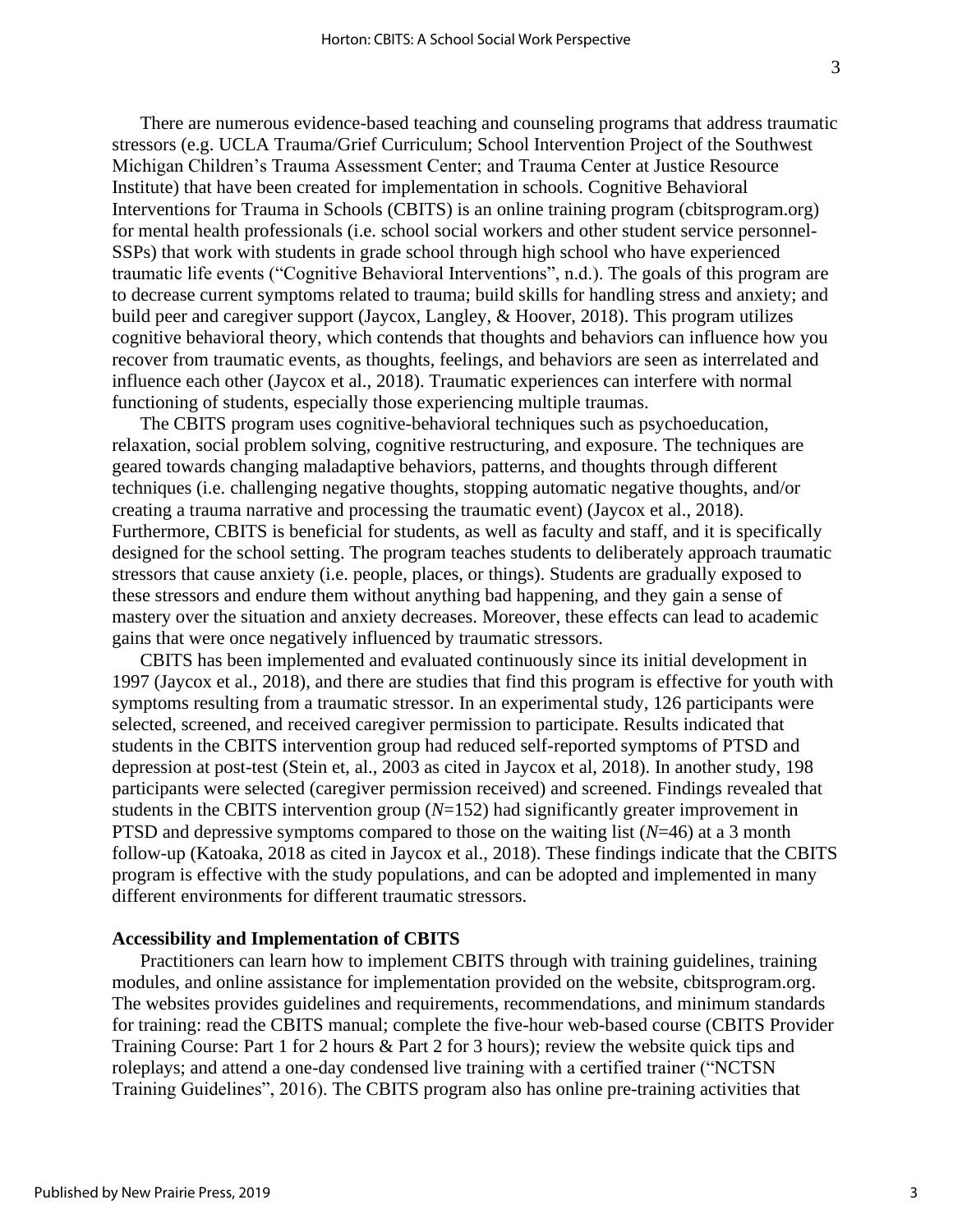include implementation preparation (i.e. Ready to Adopt Questionnaire, Session Overview, Sample CBITS Schedule, and Frequently Asked Questions), education materials (i.e. Child Trauma Facts, NCTSN Toolkit for Educators, and Trauma Awareness for School slides), and a Students and Trauma DVD.

The CBITS Provider Training Course has two parts: Part 1 includes seven modules, a chapter quiz for each module (except the introduction), and a final test; Part 2 includes eight modules, a chapter quiz for each module, and a final test. These modules provide an introduction and overview of CBITS and address different aspects of trauma-informed practices for students, parents, and teachers, through individual and group counseling, as well as professional development training. After completion of this online training the school social worker can access implementation assistance through the CBITS online community, such as Ask an Expert and general discussions on the Discussion Board.

#### **CBITS Intervention Techniques for Teachers and Other School Practitioners**

School social workers, once trained, take on the responsibility of training other school practitioners and parents. Jaycox and colleagues (2018) have found that CBITS training for teachers focuses on teacher support and understanding of their students' experiences with trauma, and the understanding and acknowledgement that students may experience multiple traumatic stressors that place them at-risk for lower academic achievement. Another objective for the Teacher Education Program in CBITS is to enlist teacher support (teacher buy-in) as it is extremely important for successful application of the CBITS program. Teacher support can be demonstrated as class schedule flexibility, such as allowing the student to miss instruction time in order to participate in the CBITS (individual or group) counseling.

Prior to the implementation of the program, teachers should receive training (possibly during a teacher's workday) to prepare them for what to expect from CBITS and promote student recruitment for the program. This training should cover confidentiality, which is a different concept in education than in mental health (school social work); also, teachers may need help understanding boundaries, how long the trauma may last, and what to expect to see from a child experiencing trauma. During this training, teachers will learn the benefits that the CBITS program can offer (e.g. improved concentration in class and/or better focus in class). Teachers will also be provided with tips on how to work with students that have experienced traumatic stressors. These tips include maintaining consistency, having fewer surprises in class as it makes them less anxious (i.e. having lights off, loud noises, approaching the student from behind, and increased voice tone of the teacher).

This training will assist teachers in recognizing trauma symptoms and help the school social worker with referrals for student participation in CBITS counseling. This training for teachers and other school personnel may utilize the manual directly/verbatim, or after training they can develop an adapted version that meets the needs of unique school environments. School social workers should implement a professional development training to other school personnel, such as administrators, other student support practitioners, and staff. A professional development training agenda could include the following objectives: (1) describe common reactions to trauma and provide a model for thinking about trauma, (2) describe elements of the CBITS program, and (3) offer tips for teaching and interacting with students who have been traumatized (see Appendix A: Adapted from CBITS Teacher Education Program).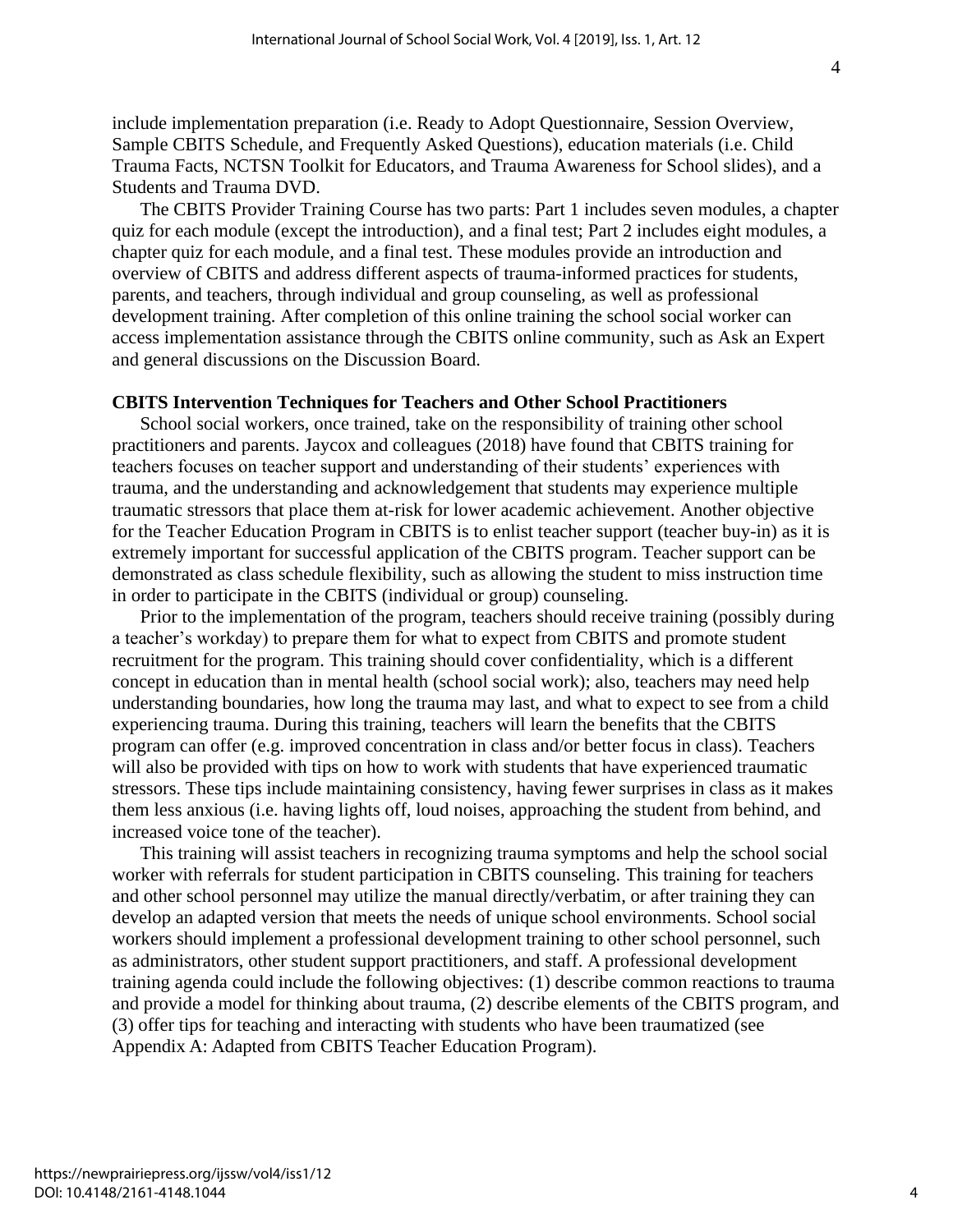#### **CBITS Intervention Techniques for Parents/Caregivers**

CBITS entails two mandatory training session for parents/caregivers and two follow-up sessions. This training for parents has two objectives: to reduce stigma around trauma exposure and reactions, and to lay the groundwork for improving caregiver-child communication (Jaycox et al., 2018). This program recognizes that parents/caregivers experience vicarious trauma because their child has been traumatized, and sometimes parents have also been involved in a traumatic experience and they have their own symptoms; therefore, helping their student may also be helping them with some of the same skills the student is being taught in the CBITS program. Parents/caregivers are taught about the link between thoughts, feelings, and behaviors, and how they can support their student. Moreover, the use of the *Fear Hierarchy* activity requires parent/caregiver support as the parent is usually motivated to have life return to "normal". Also, the use of the problem-solving technique, such as the Hot Seat, is an activity that focuses on real-life problems that are currently interfering with their lives. The parent's help is essential for this activity as it asks the student to generate new ideas for how to handle the problem

School social workers that implement this training need to be aware that it can be difficult to engage parents/caregivers. There are techniques that could be used to get parents/caregivers to participate: (1) consider morning and evening sessions as a flexible schedule is needed; (2) if possible, provide childcare services for siblings; (3) consider transportation and food; and (4) phone conversations are also an option for the follow-up sessions, as some contact is better than no contact, and CBITS techniques can be provided during these conversations (Jaycox et al., 2018).

#### **CBITS Intervention Techniques for Students**

One role of school social workers (or other school service practitioners) is developing and/or implementing prevention and intervention methods for different traumatic stressors, such as divorce, parental incarceration, truancy (which is typically associated with other traumatic stressor), et cetera. CBITS has been shown to be an evidence-based practice program at the *Response to Intervention-Tier II and III* levels for the above mentioned traumatic stressors that are often seen in the school setting. The program provides a detailed description of the tensession group counseling. A description of the one to two individual counseling sessions is also described as individual counseling sessions for each group participant is required. During these individual counseling sessions, the Feeling Thermometer and Trauma Narrative are activities used to describe in detail their traumatic experience, and the feelings rating associated with this experience in order to prepare the student to share their story with the group. These sessions include activities and assignments for the counseling participants to help with the traumatic stressors the student has experienced.

Prior to the implementation of the CBITS program, the Readiness to Adopt Questionnaire should be administered to determine the successfulness of other programs implemented in the school social worker's school environment within the past 5 years, and the time that the school social worker (or student service practitioners) would spend on implementing the CBITS program. This assessment is used to determine if the unique school environment is suited for implementation for the CBITS program. Afterwards, consent and assent should be attained for the screening measure, and later for participation in the group.

The process for selecting students for eligibility for the CBITS program starts with the selection of the screening instrument. This instrument should be administered at the Response to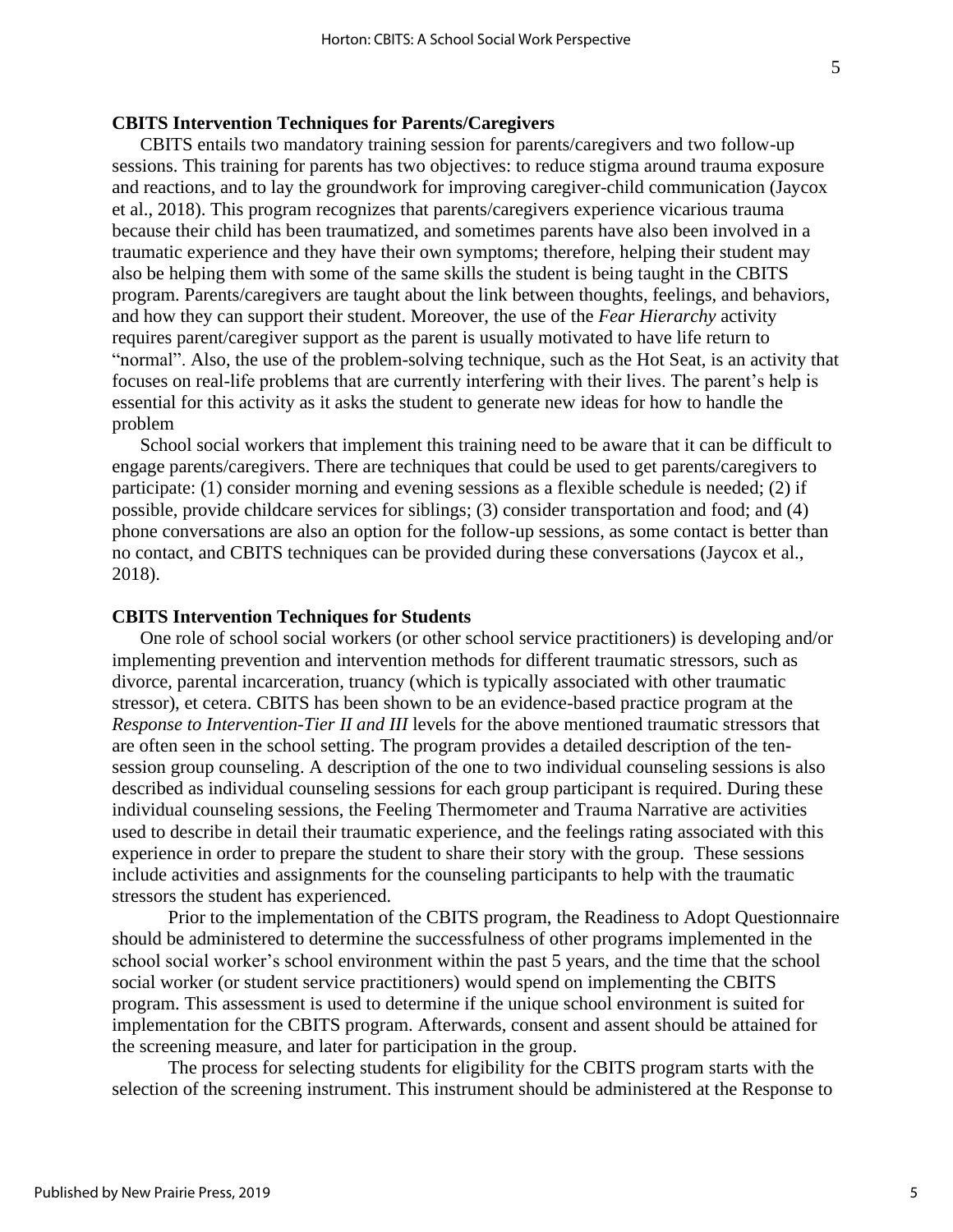Intervention (RtI) Tier I level (entire school), taking into consideration the unique aspects of the student population and the school environment (SAMHSA, 2015). This instrument will be used to identify students that might benefit from this program. Teachers can also refer students that they believe may be experiencing traumatic stressors that are interfering with equal access to the school curriculum. This is why it is important to train teachers and other school personnel prior to formation and scheduling of the CBITS group. After selection of participants, groups should be formed with six to eight students, taking into consideration a balance of genders, ages, and cultural background. Groups should last about 45 minutes per week, for ten sessions. As stability is important for this group, the time of day and a private meeting place should be kept consistent (if possible).

#### **Implications for School Social Work Practice**

After the preparation for the CBITS program, i.e. obtaining permission, and the formation and scheduling of the groups, a school social worker might choose to customize the CBITS program for their unique school environment and population through removal/addition of items. They may also choose to use this program for a specific traumatic stressor. Appendix B describes an adapted version of the CBITS curriculum for group counseling for students who have been traumatized. However, a student service practitioners can develop an adapted version of the CBITS program for other traumatic stressors to fit their unique school environment, keeping in mind the participants, administration and teachers, time, as well as the overall school environment. For example, some trauma stressors that are prominent in the lives of students are suicide, homicide, natural disasters, substance abuse, et cetera. This template in Appendix B describes possible group counseling sessions with the chronic stressor, bullying, used as an example. CBITS counseling sessions can entail the definition of traumatic events, and explanations and examples of the different traumatic stressors; reactions to trauma; thoughts and feelings, as well as how to combat negative thoughts about trauma experiences; avoidance and coping techniques; and experiences of exposure to stress or trauma through imagination, drawing, and/or writing (Jaycox et al, 2018, p.6). Although the authors of the CBITS curriculum do not explicitly state the intervention can be used for bullying, this stressor can be categorized as chronic trauma because it is defined as a *repetitive* and aggressive act, with difficulty defending oneself ("Olweus Bulling Prevention," n.d.). CBITS focuses on chronic trauma, and can be adapted by school social workers in a six session format to help students who are bullied (see Appendix B). However, the use of this CBITS manual (Jaycox et al., 2018) is essential in helping the school social worker or other student service practitioners with the adaptation of this curriculum for bullying or any other traumatic stressor, acute or chronic.

Another practical aspect of the CBITS program is self-care. Vicarious trauma is typically experienced by people who help trauma and crisis victims, as the symptomatology that students can bring into the classroom can be contagious. School social workers can provide training to school personnel that help them recognize and address vicarious trauma stressors through selfcare such as planning for time off, athletic activities, or mindfulness activities. Additionally, the use of the ACEs questionnaire ("SAMHSA ACEs Questionnaire", n.d.) for teachers, school social workers, and other student service practitioners can make one aware of their past experiences with trauma, and how it might affect their work with students and overall life.

#### **Conclusion**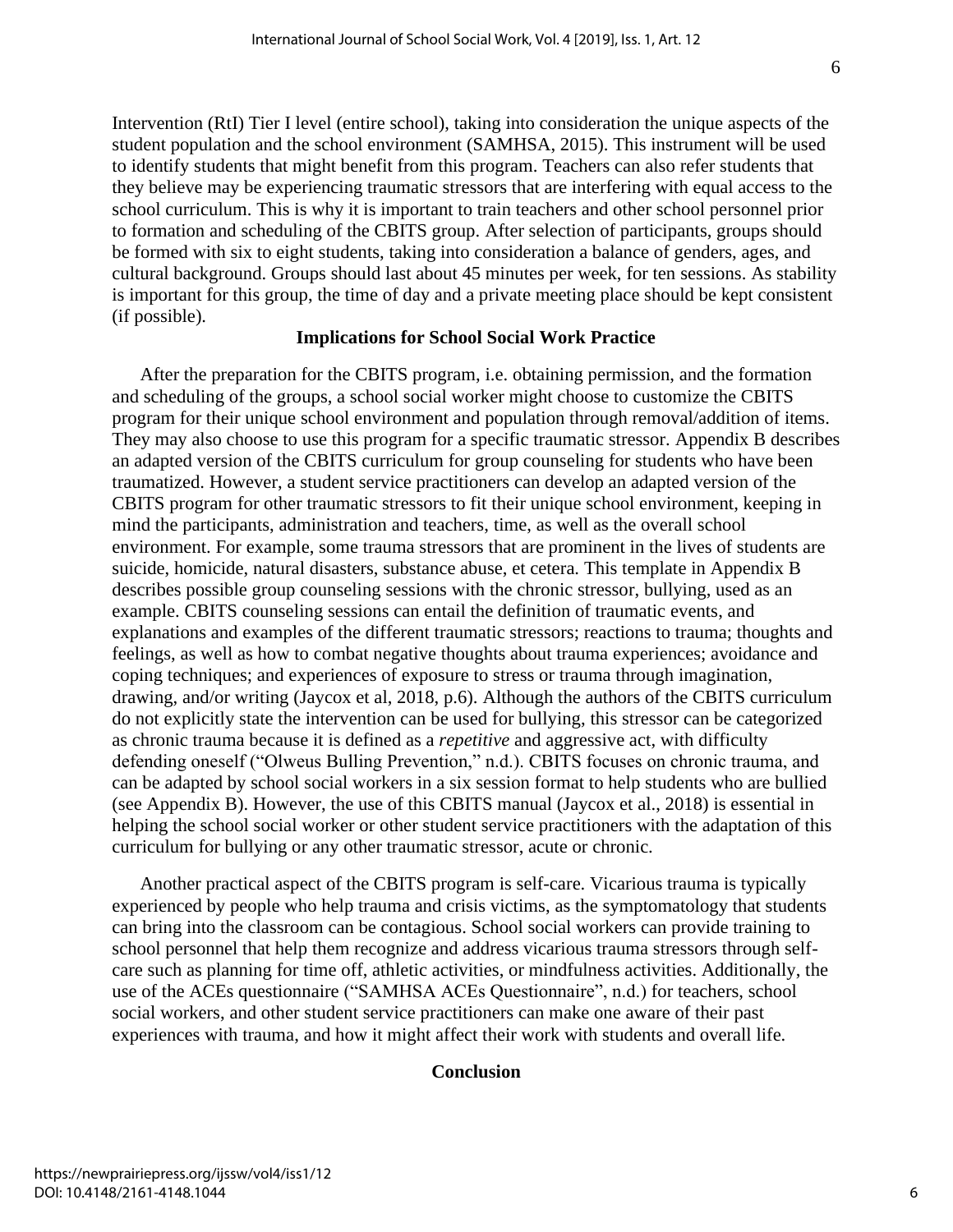This article provides new and valuable information on how and where to receive training on a free trauma-informed curriculum via online. This article provides student service practitioners a detailed description of CBITS, and also explains how to adapt this curriculum to the busy schedules of student service practitioners, i.e. school social workers. Although the original 10 counseling sessions set forth in this training are needed and applicable for some school social worker's clientele, it might not fit all schedules. The logistics involved in the implementation of the entire CBITS curriculum as developed might not be logistically feasible for some school social workers due the time required for full implementation (i.e. the ability to pull students out of class for non-academic work, and designing a schedule that can adapt to the other duties and requirements of the school social worker). Hence the use of this information detailed in this article provides a guide on how to modify this curriculum to the unique environments of student service practitioners, all while considering time constraints, student population, and school administration, faculty and staff.

The overarching benefit of CBITS is to promote a caring school environment for all students, no matter their membership in differing at-risk groups. The professional development training and counseling intervention proposals addressed in the appendices provide information for access to available resources necessary to address the traumatic stressors, as this program can help schools by providing an evidence-based intervention to students who have been traumatized. Research has found that children who participated in CBITS reported significantly fewer symptoms of trauma and depression following the intervention, and it is most beneficial for children with high symptom severity in terms of reducing posttraumatic stress disorder symptoms and disengagement coping such as truancy (Allison & Ferreria, 2017; Santiago, Lennon, Fuller, Brewer, & Kataoka, 2014).

However, when implementing CBITS there should always be an emphasis on the need for each practitioner to implement CBITS in a way that applies cultural and contextual knowledge of the student population to effectively convey core treatment concepts (Ngo, Langley, Kataoka, Nadeem, Escudero, & Stein, 2008). Students who are perceived as different from their peers (or are members of certain at-risk groups that are vulnerable and oppressed) are often at risk for other traumatic stressors. Additionally, some students may experience multiple traumatic stressors at once (i.e. food insecurity, homelessness, special education eligibility, and be a member of the LGBTQIA+ community), and continued research on the effectiveness of the CBITS curriculum with this population would be beneficial.

#### **References**

- Adverse Childhood Experiences (ACEs) Questionnaire. (n.d.) Retrieved from [https://www.ncjfcj.org/sites/default/files/Finding%20Your%20ACE%20Score.pdf.](https://www.ncjfcj.org/sites/default/files/Finding%20Your%20ACE%20Score.pdf)
- Allison, A. C., & Ferreira, R. J. (2017). Implementing cognitive behavioral intervention for trauma in schools (CBITS) with Latino youth. *Journal of Child and Adolescent Social Work, 34*, 181-189.
- Boyd-Zaharias, J. & Pate-Bain, H. (2008). Class matters: In and out of school. *Phi Delta Kappan, 90(1)*, 40-44.

Callahan, J. (2009). School-based crisis intervention for traumatic events. In *School Social Work*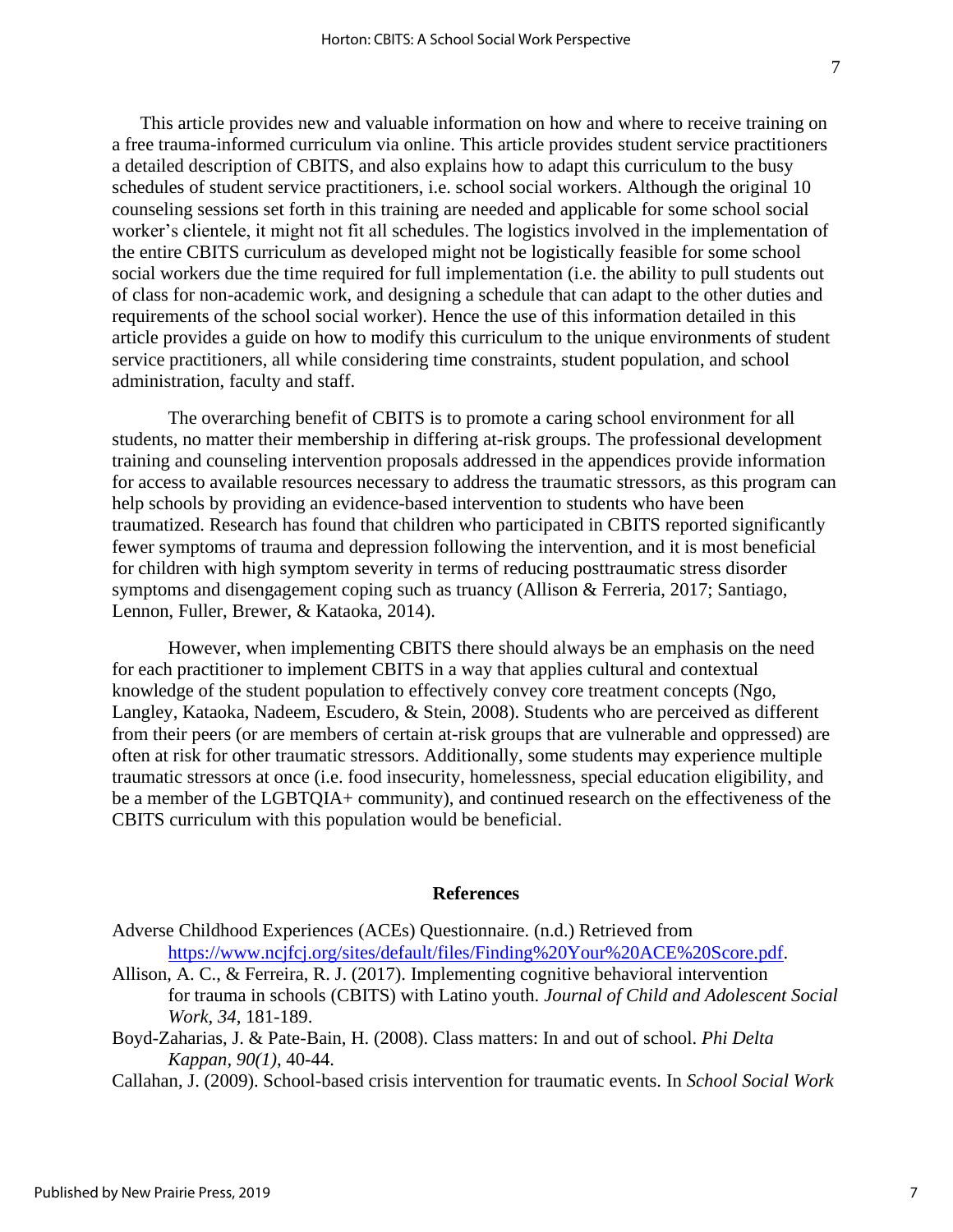*Practice: Practice, policy, and research.* (pp. 638-661). Lyceum Books; Chicago (7<sup>th</sup>) ed.).

- Cognitive Behavioral Interventions for Trauma in Schools-CBITS (n.d.). CBITS-at-a-glance. Retrieved from [https://cbitsprogram.org/.](https://cbitsprogram.org/)
- Copeland, W. E., Shanahan, L., Hinesley, J., Chan, R. F., Aberg, K. A., Fairbank, J. A., van den Oord, E. J. C. G., & Costello, J. (2018). Association of childhood trauma exposure with adult psychiatric disorders and functional outcome. *Journal of the American Medical Association Network Open*, *1*(7) downloaded from: e184493.doi:10.1001/jamanetworkopen.2018.4493
- Fagan, A. A. & Novak, A. (2018). Adverse childhood experiences and adolescent delinquency in a high-risk sample. *Youth Violence and Juvenile Justice, 16,* 395-417.
- Felitti, V. J., Anda, R. F., Nordenberg, D., Williamson, D. F., Spitz, A. M., Edwards, V. J., ... Marks, J. S. (1998). Relationship of childhood abuse and household dysfunction to many of the leading causes of death in adults: The Adverse Childhood Experiences (ACE) Study. American Journal of Preventive Medicine, 14, 245–258.
- Hagan, J. & Foster & H. (2012). Children of the American prison generation: Student and school spillover effects of incarcerated mothers. *Law and Society Review, 46(1)*, 37-69.
- Horton, K. B. (2014). Relational aggression from a school social work perspective: A social information processing counseling activity. *School Social Work Journal, 38(2)*, 49-60.
- Jaycox, L. H., Langley, A. K, & Hoover, S. A. (2018). CBITS: Cognitive behavioral intervention for trauma in schools. Rand Corporation, 2nd ed. Retrieved from [https://www.rand.org/pubs/tools/TL272.html#download.](https://www.rand.org/pubs/tools/TL272.html#download)
- Larson, S. Chapman, S., Spetz, J., & Brindis, C. D. (2017). Chronic childhood trauma, mental health, academic achievement, and school-based health center mental health services. *Journal of School Health, 87(9),* 675-686.
- National Child Traumatic Stress Network (n.d.). CBITS: What is child trauma? Retrieved from [https://www.nctsn.org/what-is-child-trauma.](https://www.nctsn.org/what-is-child-trauma)
- National Child Traumatic Stress Network (n.d.). All measures review. Retrieved from [https://www.nctsn.org/treatments-and-practices/screening-and-assessments/measure](https://www.nctsn.org/treatments-and-practices/screening-and-assessments/measure-reviews/all-measure-reviews)[reviews/all-measure-reviews.](https://www.nctsn.org/treatments-and-practices/screening-and-assessments/measure-reviews/all-measure-reviews)
- National Child Traumatic Stress Network (NCTSN), Core Curriculum on Childhood Trauma Task Force (2012). *The 12 core concepts: Core curriculum on childhood trauma*. Los Angeles, CA, and Durham, NC: UCLA-Duke University National Center for Child Traumatic Stress.
- National Child Traumatic Stress Network-NCTSN (2016). Training guidelines: Cognitive behavioral intervention for trauma in schools (CBITS). Retrieved from [https://cbitsprogram.org/\\_static/cbits/uploads/files//training\\_guidelines\\_cbits\\_final.pdf.](https://cbitsprogram.org/_static/cbits/uploads/files/training_guidelines_cbits_final.pdf)
- Ngo, V., Langley, A., Kataoka, S. H., Nadeem, E., Escudero, P. & Stein, B. D. (2008). Providing evidence-based practice to ethnically diverse youths: Examples from the cognitive behavioral intervention for trauma in schools (CBITS) program. *Journal of the American Academy of Child and Adolescent Psychiatry, 47(8)*, 858-862.
- Olweus Bullying Prevention Program, (n.d.). Frequently asked questions. Retrieved from [http://www.violencepreventionworks.org/public/faqs.page#Answer\\_numberCbQ1.](http://www.violencepreventionworks.org/public/faqs.page#Answer_numberCbQ1)
- SAMHSA. (2018). Adverse childhood experiences (ACEs) questionnaire. Retrieved from [https://www.samhsa.gov/capt/practicing-effective-prevention/prevention-behavioral](https://www.samhsa.gov/capt/practicing-effective-prevention/prevention-behavioral-health/adverse-childhood-experiences)[health/adverse-childhood-experiences.](https://www.samhsa.gov/capt/practicing-effective-prevention/prevention-behavioral-health/adverse-childhood-experiences)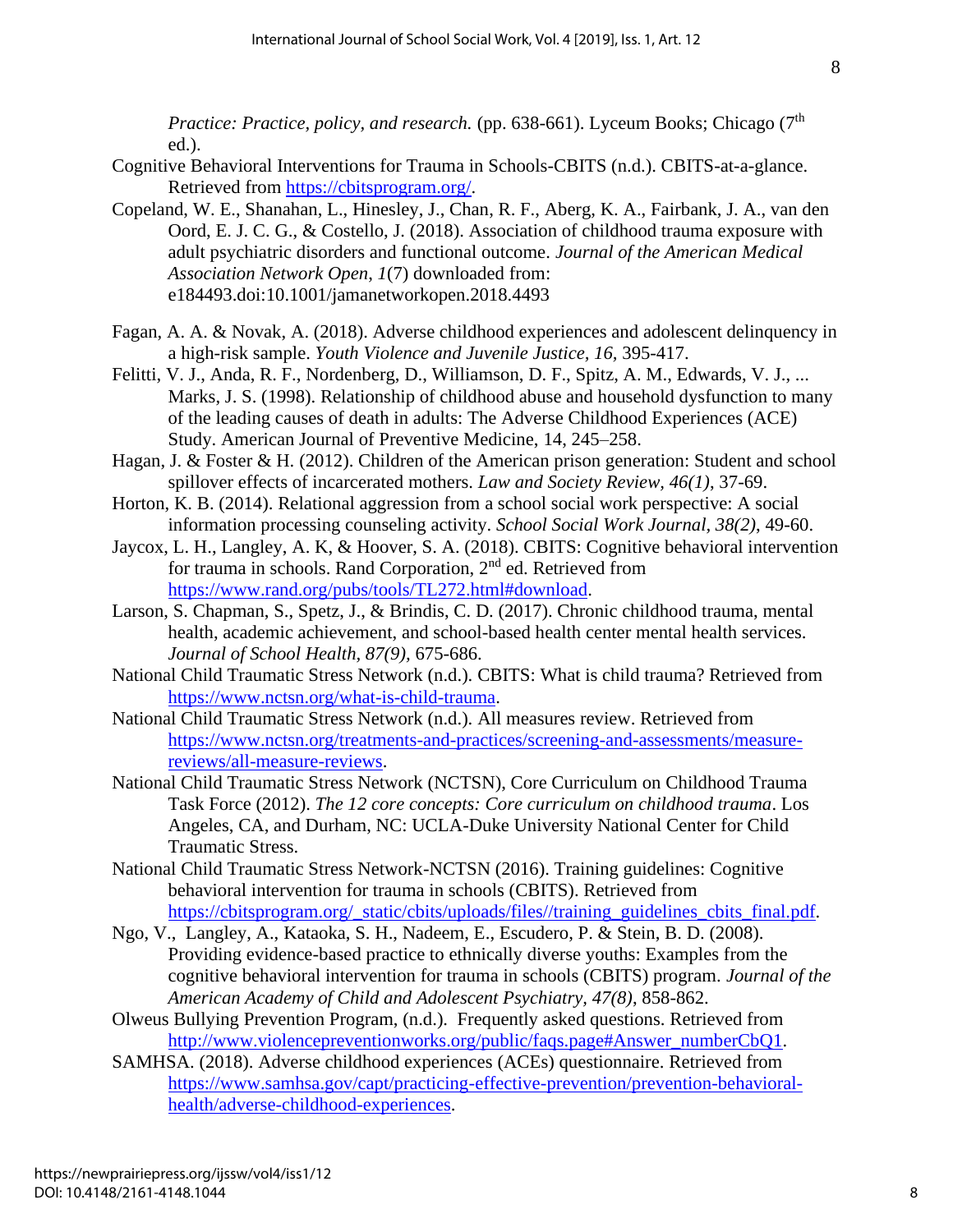- SAMHSA (2015). Trauma-informed care in behavioral health service: Tip 57. Retrieved from [https://store.samhsa.gov/system/files/sma15-4912.pdf.](https://store.samhsa.gov/system/files/sma15-4912.pdf)
- Santiago, C. D., Lennon, J. M., Fuller, A. K., Brewer, S. K., & Kataoka, S. H. (2014). Examining the impact of a family treatment component for CBITS: When and for whom is it helpful? *Journal of Family Psychology, 28(4)*, 560-570.
- Zeng, S. & Hu, X., (2018). Parents reporting adverse childhood experiences among young children with disabilities: Informing systems transformation. *Topics in Early Childhood Special Education, 38(3),* 162-173.

### **Appendix A**

Below is a sample agenda for professional development training that a school social worker may conduct for teachers and other school personnel to recognize the trauma. This example has been adapted for bullying, which can be considered a Type II-chronic traumatic experience. This is not an all-inclusive list of what should or could be included in the development of a training that will address bullying as a traumatic stressor, and how teachers and others can deal with this issue.

- I. Define bullying and the reactions to bullying (i.e. academic, mental, physical, etc.)
- II. Define trauma as it applies to bullying
	- a. Type 1
	- b. Type 2
	- c. Vicarious trauma
- III. Reactions to trauma
	- a. Internal
	- b. External
- IV. Explanation and Elements of CBITS
	- a. First type of traumatized student: Those who have been diagnosed and are in treatment (or received treatment)
	- b. Second type of traumatized student: Those who have NOT been diagnosed and treated
- V. Teaching and interacting with students that have been traumatized
	- a. Trauma-informed lens
	- b. Choices and consistency
	- c. Trauma expressed through play
	- d. Trauma triggers
	- e. Self-care (avoid burnout)
- VI. Conclusion: What can teachers and other school personnel do with this training?
	- a. This training will help teachers and other school personnel become more aware of possible signs of exposure to bullying and violence
		- i. Look for students becoming more aggressive, old fears reemerge, apprehension about going home, student expresses they wish the teacher were their parent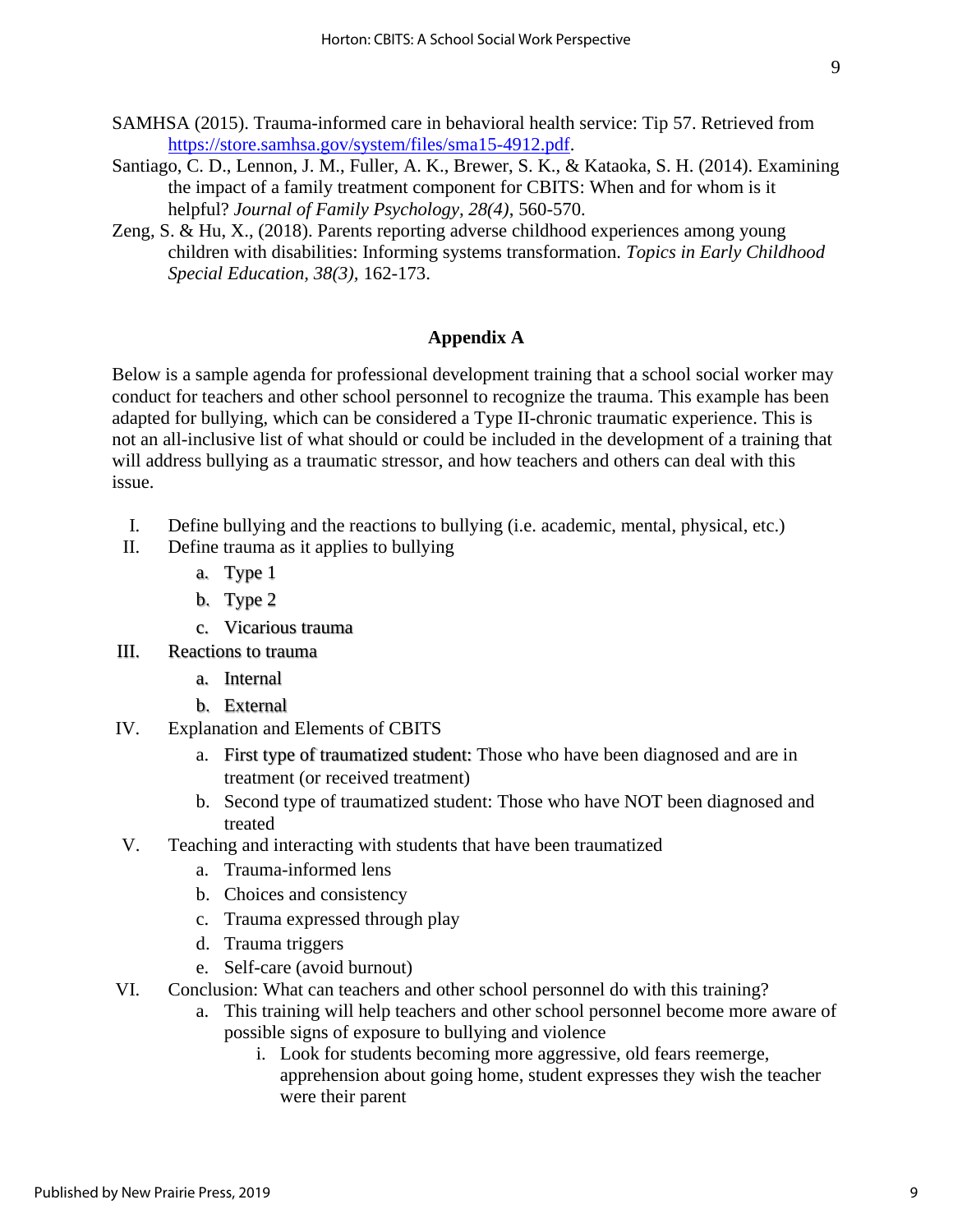- b. Listen to the child's story…do not assume there is a "one size fits all" solution to their issue(s)
- c. Provide a safe environment …you may be the only adult in that student's life that they feel safe with)
	- i. Talking corner in the classroom (with bean bag chairs, and books on bullying and trauma)
	- ii. An emotionally safe environment for all children to learn helps traumatized children begin their journey to healing
- d. Understanding that you can offer the student compassion, but you cannot offer confidentiality. You are a mandated reporter.
- Provide the CBITS handout that teachers can give to parents so they can understand the many different ways their child may react to trauma stressors (Jaycox et al., 2018).

*Adapted from CBITS Manual…* (Jaycox et al, 2018)

# **Appendix B**

Below is an outline that can be used for the development and implementation of group counseling sessions for traumatized students (possibly bullying victims). If time permits, individual sessions should be conducted for the trauma narrative. This is not an all-inclusive list of what should or could be included in the development of a counseling curriculum for different traumatic stressor. The school social worker may choose to add or remove some items based on time constraints, student population, (i.e. age, gender, SES, ethnicity & community factors, etc.), or the academic requirements/restraints.

- I. Session 1: Introductions, confidentiality, development of group rules, and ice breaker; definitions and examples of bullying; and reactions (physical and mental) to bullying. a. Contact parents and ask for meeting (training)…be flexible with meting times.
- II. Session 2: Education about common reactions to stress or trauma from being bullied…avoidance, psychosomatic symptoms, depression and anxiety, and other internalizing and externalizing experiences (use current news articles as examples).
- III. Session 3: Thoughts and feelings (fear thermometer handout), the link between thoughts and feelings (see CBITS manual Appendix; Jaycox et al., 2018).
	- a. Combating negative thoughts about traumatic events (use examples of negative thoughts that lead to internalizing and externalizing behaviors)
		- i. Internalizing: "I'm always going to be picked on"…student begins to skip class where they are picked on.
		- ii. Externalizing: "Those students don't like me"…student begins to pick on the students they believe don't like them.
	- b. "We All See Things Differently" (Horton, 2014)
- IV. Session 4: Avoidance and coping (Use Trauma Narrative & Fear Thermometer)
- V. Session 5: Exposure to stress or trauma through imagination, drawing, and/or writing (next session is final session)
- VI. Session 6: Final session, practice, party, graduation, explanation of open-door policy for relapse prevention, etc.